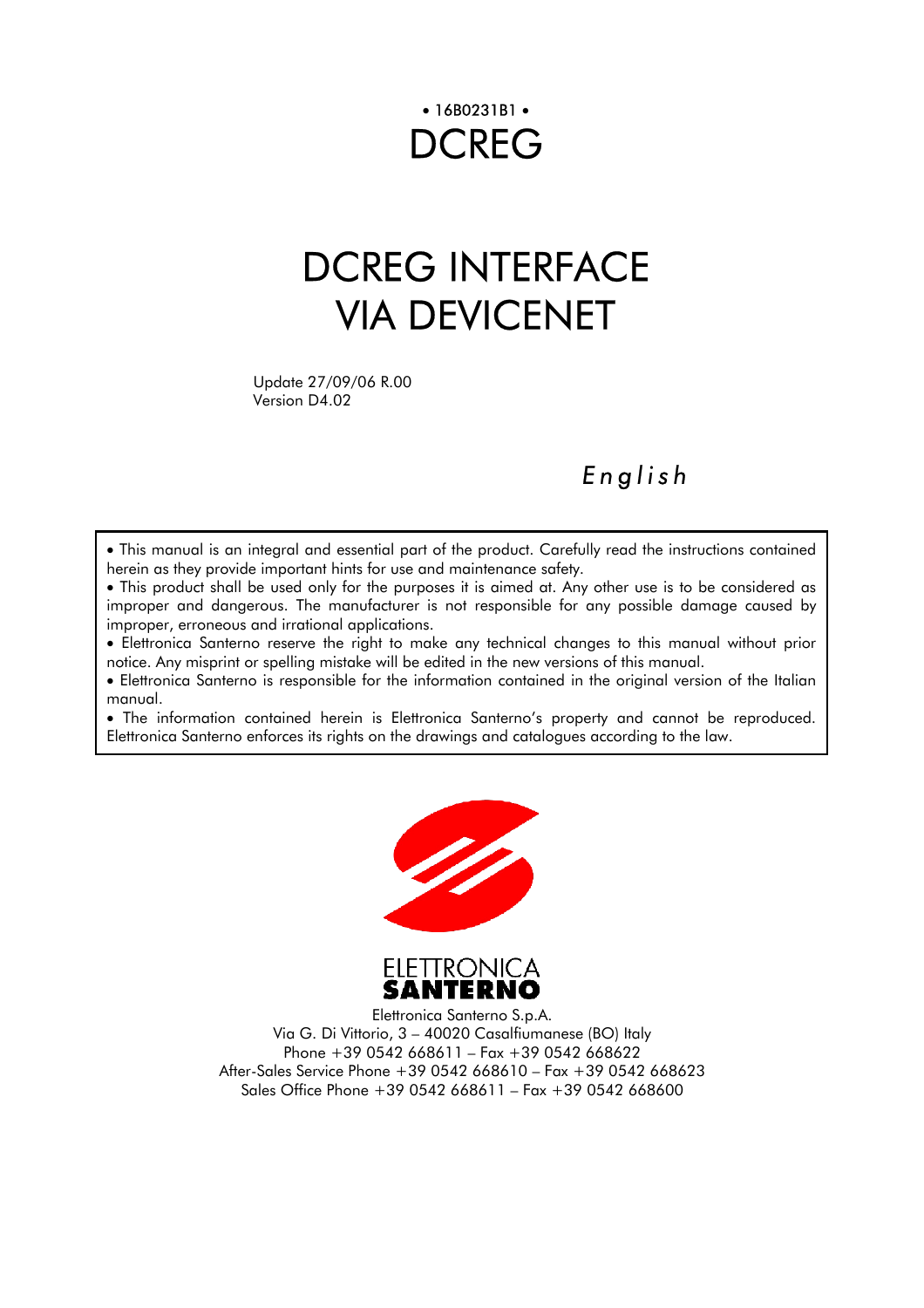

## **INDEX**

<span id="page-1-0"></span>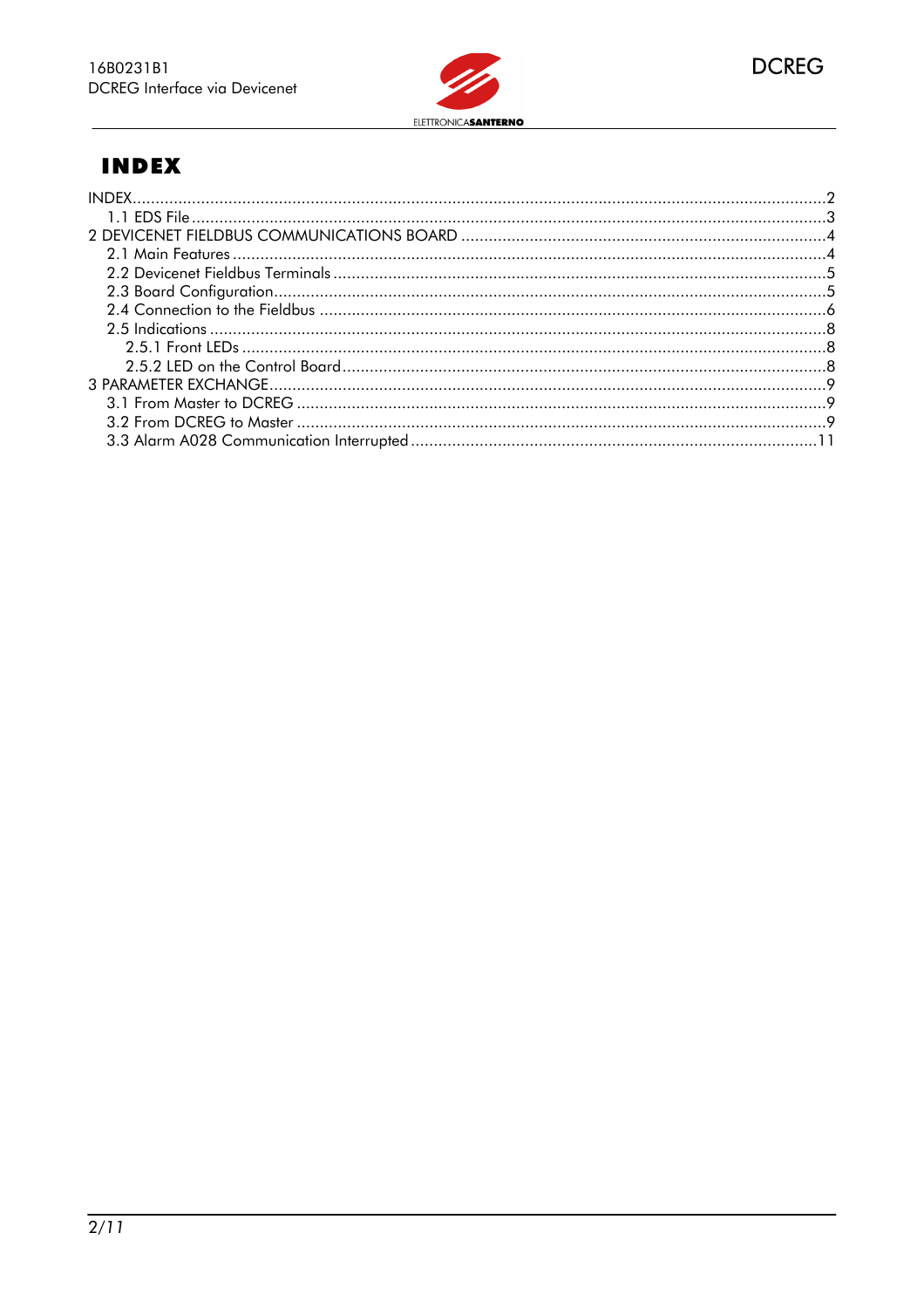

#### 1 COMMUNICATION FEATURES

 $\ddot{\phantom{0}}$ 

This manual describes how to interface a DCREG (slave) converter with an intelligent outside control unit (master) via Devicenet.

#### In order to create this interface, an optional module must be installed on the DCREG (see Module description).

The converter thus becomes a slave node from which a Devicenet master can read and on which it can write. The DCREG will never start a communication towards other nodes, but will only answer incoming commands.

#### Via Devicenet you can:

- read the parameters mentioned in the following From Master to DCREG
- write the parameters mentioned in the following From DCREG to Master

## **1.1 EDS File**

<span id="page-2-0"></span>Each device in a Devicenet network is associate[d with an Electronic Dat](#page-8-0)a Sheet (EDS), containing all the information needed about the device. This file is used by the network configuration program during configuration of the network.

Contact Elettronica Santerno directly to get the most recent version of the EDS file.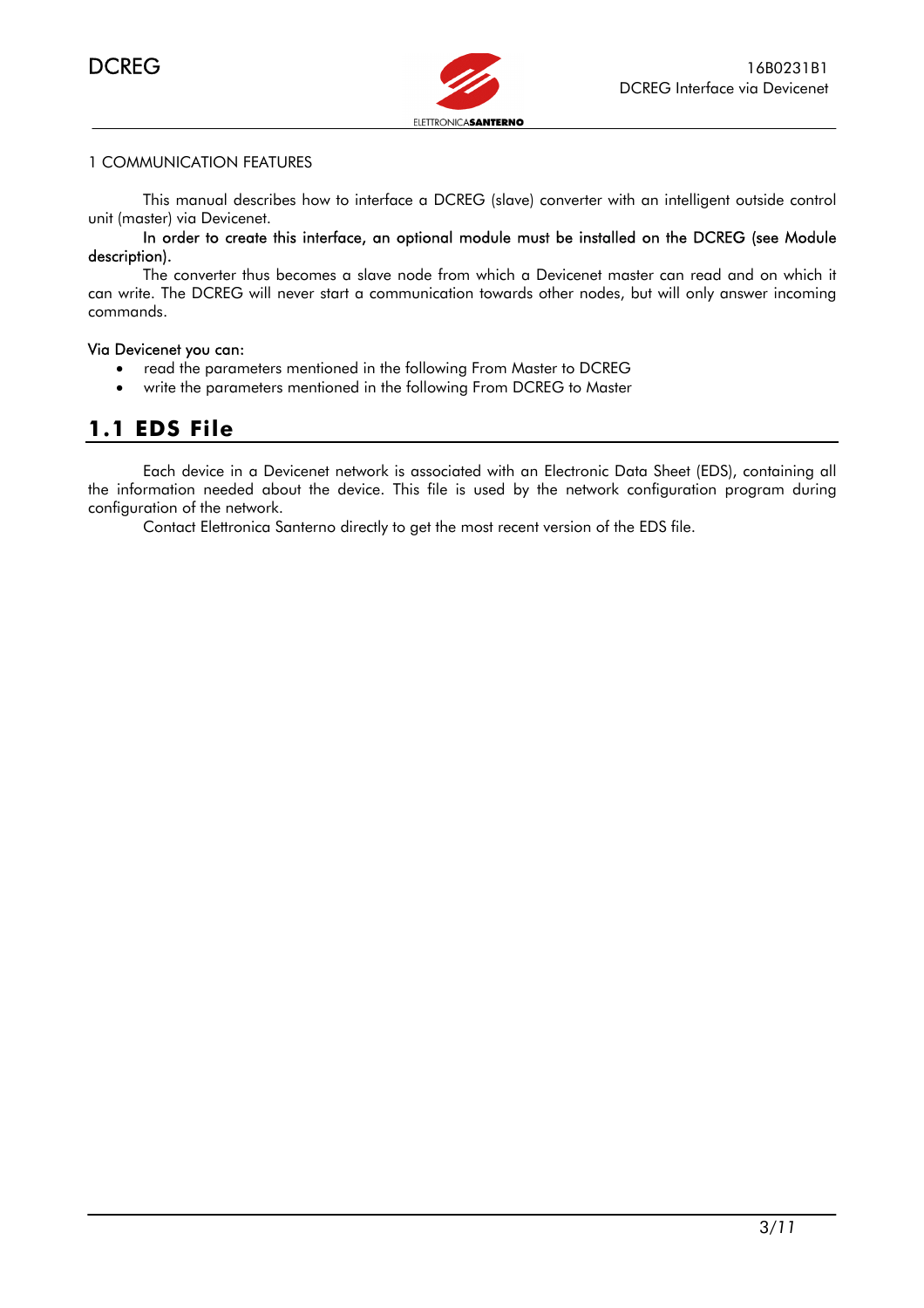

## <span id="page-3-0"></span>2 DEVICENET FIELDBUS COMMUNICATIONS BOARD

The Devicenet communications board allows to interface a DCREG with an external control unit through a communications interface using a CAN protocol of the Devicenet 2.0 type. The baud rate and the MAC ID can be set through the on-board dip-switches.

Max. 512 bytes for input/output data are available; some of them are used for the interfacing with the DCREG.

## <span id="page-3-1"></span>**2.1 Main Features**

- Baud Rate: 125, 250, 500 kbits/s
- DIP switch for baud rate and MAC ID selection
- Optically isolated Devicenet interface
- Max. 512 bytes for input & output data
- Max. 2048 bytes for input & output data through mailbox
- Devicenet Specification version: Vol 1: 2.0, Vol 2: 2.0
- Configuration test version: A-12



Figure 1: Devicenet Fieldbus communications board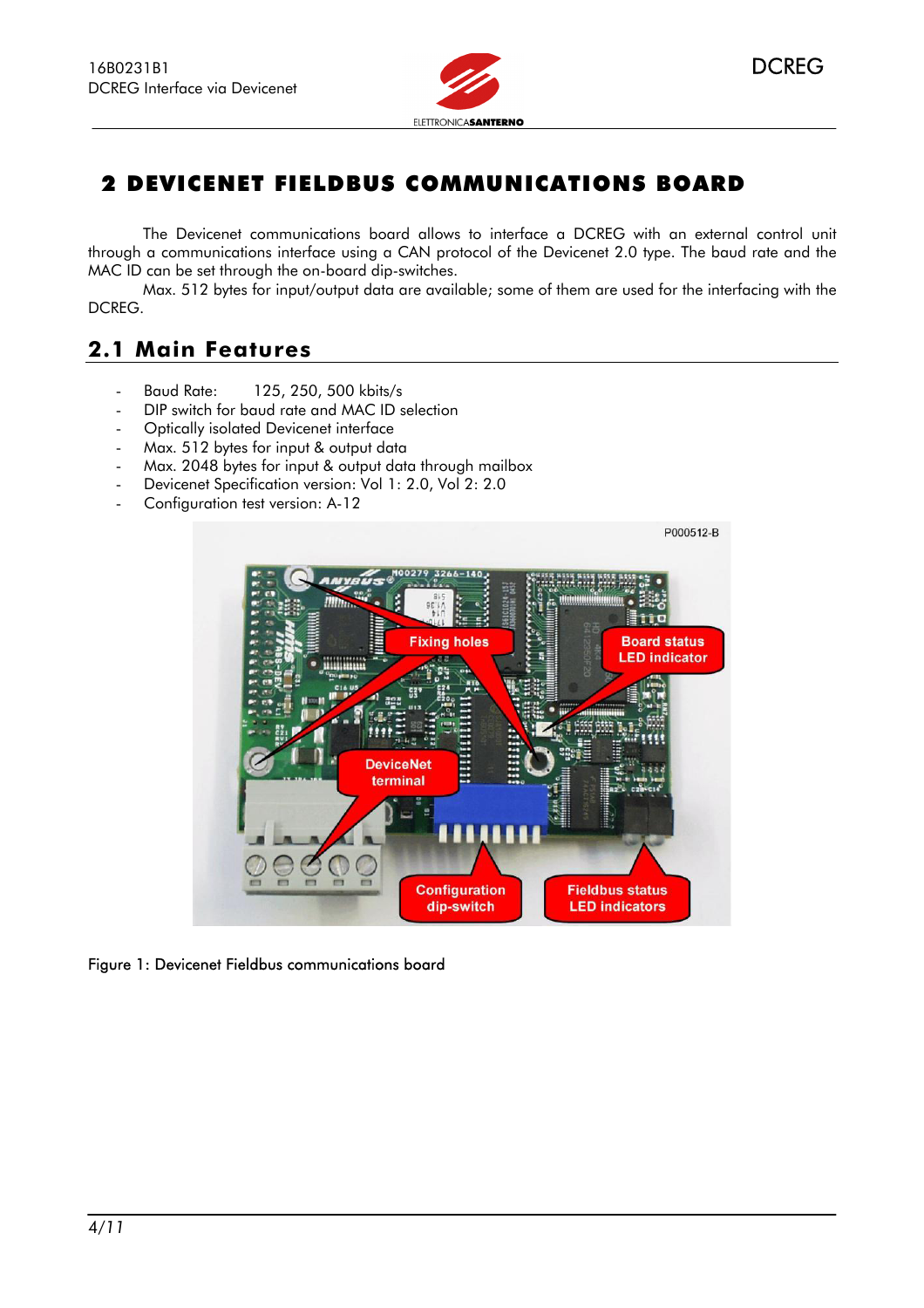

## <span id="page-4-0"></span>**2.2 Devicenet Fieldbus Terminals**

The Devicenet Fieldbus communications board is provided with a removable, screwable terminal board (pitch 5.08). The bus interface circuitry has an external supply of 24VDC  $\pm 10\%$ , as prescribed from the CAN Devicenet specifications.

Terminal arrangement as stated in the table:

|   | <b>Name</b>   | <b>Description</b>              |
|---|---------------|---------------------------------|
|   | V.            | Negative voltage for bus supply |
| 2 | CAN L         | CAN L bus line                  |
| 3 | <b>SHIELD</b> | Cable shielding                 |
| 4 | CAN H         | CAN H bus line                  |
| 5 |               | Positive voltage for bus supply |

## <span id="page-4-1"></span>**2.3 Board Configuration**

The on-board dip-switches allow to set the baud rate and the MAC ID identifying the device in the Devicenet network.

Dip-switches 1 and 2 allow to set the baud rate, that must be the same for all the related devices. The Devicenet standard allows three baud rates: 125, 250 and 500 kbits/s. Possible settings are the following:

| <b>Baudrate</b> | Setting of sw.1 & sw.2 |              |  |
|-----------------|------------------------|--------------|--|
| $125$ kbits/s   | $sw.1 = OFF$           | $sw.2 = OFF$ |  |
| 250 kbits/s     | $sw.1 = OFF$           | $sw.2 = ON$  |  |
| 500 kbits/s     | $sw.1 = ON$            | $sw.2 = OFF$ |  |

The MAC ID can be set between 0 and 63 by entering the configuration of the binary number for six dipswitches, from sw.3 to sw.8. The most significant bit (MSB) is set through sw.3, while the least significant bit (LSB) is set through sw.8.

Some possible settings are shown in the table below:

| <b>MAC ID</b> | sw.3 (MSB) | sw.4       | sw.5 | sw.6 | sw.7 | sw.8 (LSB) |
|---------------|------------|------------|------|------|------|------------|
| 0             | OFF        | <b>OFF</b> | OFF  | OFF  | OFF  | OFF        |
|               | <b>OFF</b> | OFF        | OFF  | OFF  | OFF  | ON         |
| 2             | <b>OFF</b> | OFF        | OFF  | OFF  | ON   | <b>OFF</b> |
| 3             | <b>OFF</b> | OFF        | OFF  | OFF  | ON   | ON         |
| .             | .          | .          | .    | .    | .    | .          |
| 62            | ON         | ON         | ON   | ON   | ON   | <b>OFF</b> |
| 63            | ON         | ON         | ON   | ON   | ON   | ON         |

If multiple devices are connected to the same bus, different MAC IDs are to be set.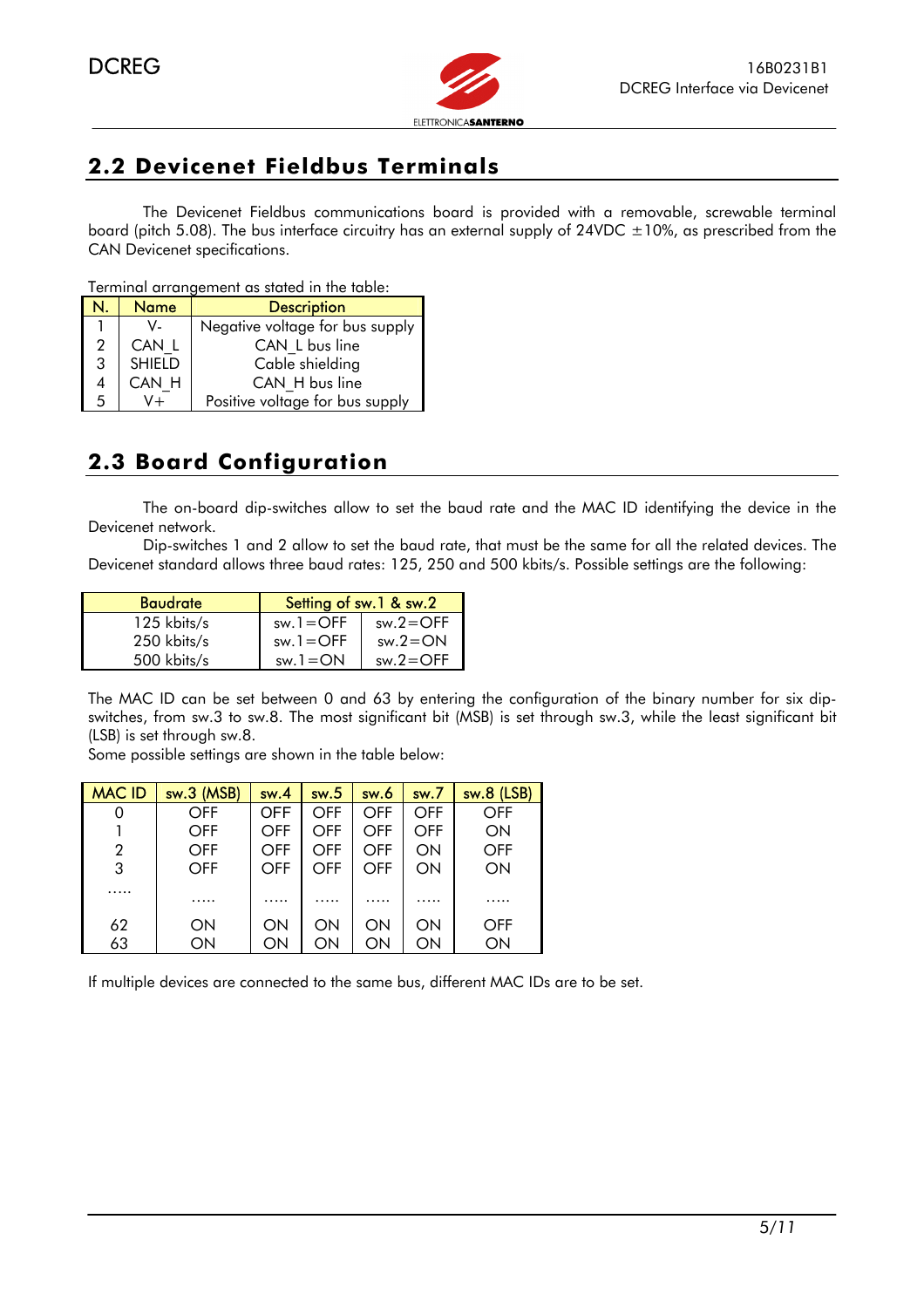

## <span id="page-5-0"></span>**2.4 Connection to the Fieldbus**

The wiring quality is fundamental for the best reliability of the bus operation. The higher the baud rates, the shortest the bus lengths allowed.

Reliability is strongly affected by the type of wiring and the wire topology. The Devicenet standard allows four types of wires based on the type of related devices. It also allows to connect signal dispatching nodes, line terminators and supply couplers. Two types of lines are defined: the trunk line and the drop lines. Figure xx illustrates the topology of a typical Devicenet trunk line.

#### P000513-B

 $\overline{\phantom{a}}$ 



#### Figure 2: Outline of the topology of a Devicenet trunk line

The DCREG equipped with a Devicenet interface board is typically connected through a drop line consisting of a 5-conductor shielded cable. The Devicenet standard defines three shielded cables based on their diameter: THICK, MID, and THIN cables. The maximum electric length between two Devicenet devices depends on the baud rate and the type of cable being used.

The table below shows the maximum lengths that are recommended based on these variables. The FLAT cable can be used for the main trunk line if drop lines are connected through a system that does not require welding.

| <b>Baud Rate</b> | Max. length with FLAT<br>cable | Max. length with<br><b>THICK cable</b> | Max. length with MID<br>cable | Max. length with THIN  <br>cable |
|------------------|--------------------------------|----------------------------------------|-------------------------------|----------------------------------|
| 125 kbits/s      | 420 <sub>m</sub>               | 500 <sub>m</sub>                       | 300 <sub>m</sub>              | 100 <sub>m</sub>                 |
| 250 kbits/s      | 200 <sub>m</sub>               | 250 <sub>m</sub>                       | 250 <sub>m</sub>              | 100m                             |
| 500 kbits/s      | 75m                            | י 00m                                  | '00m                          | 100m                             |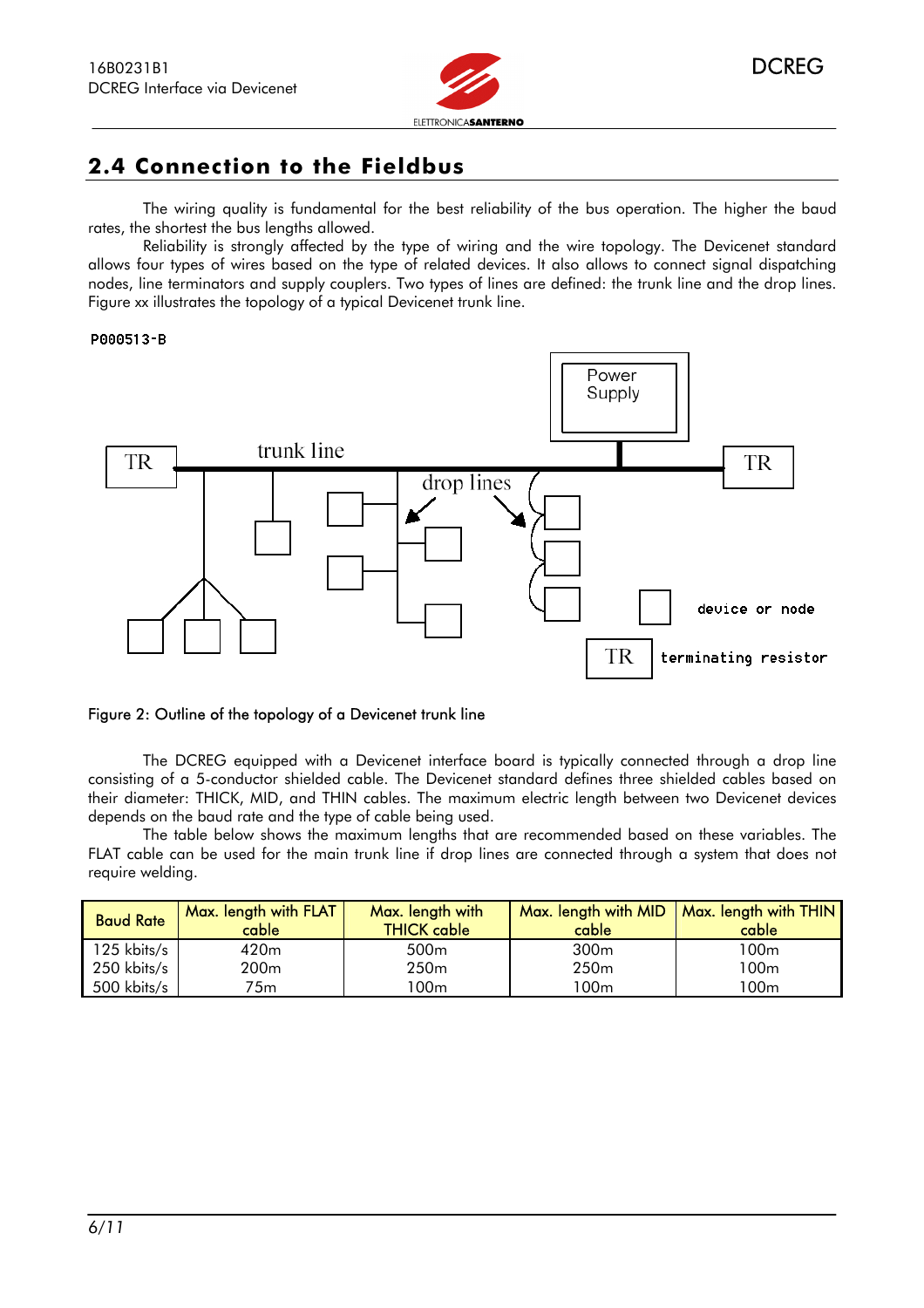



 $\ddot{\phantom{0}}$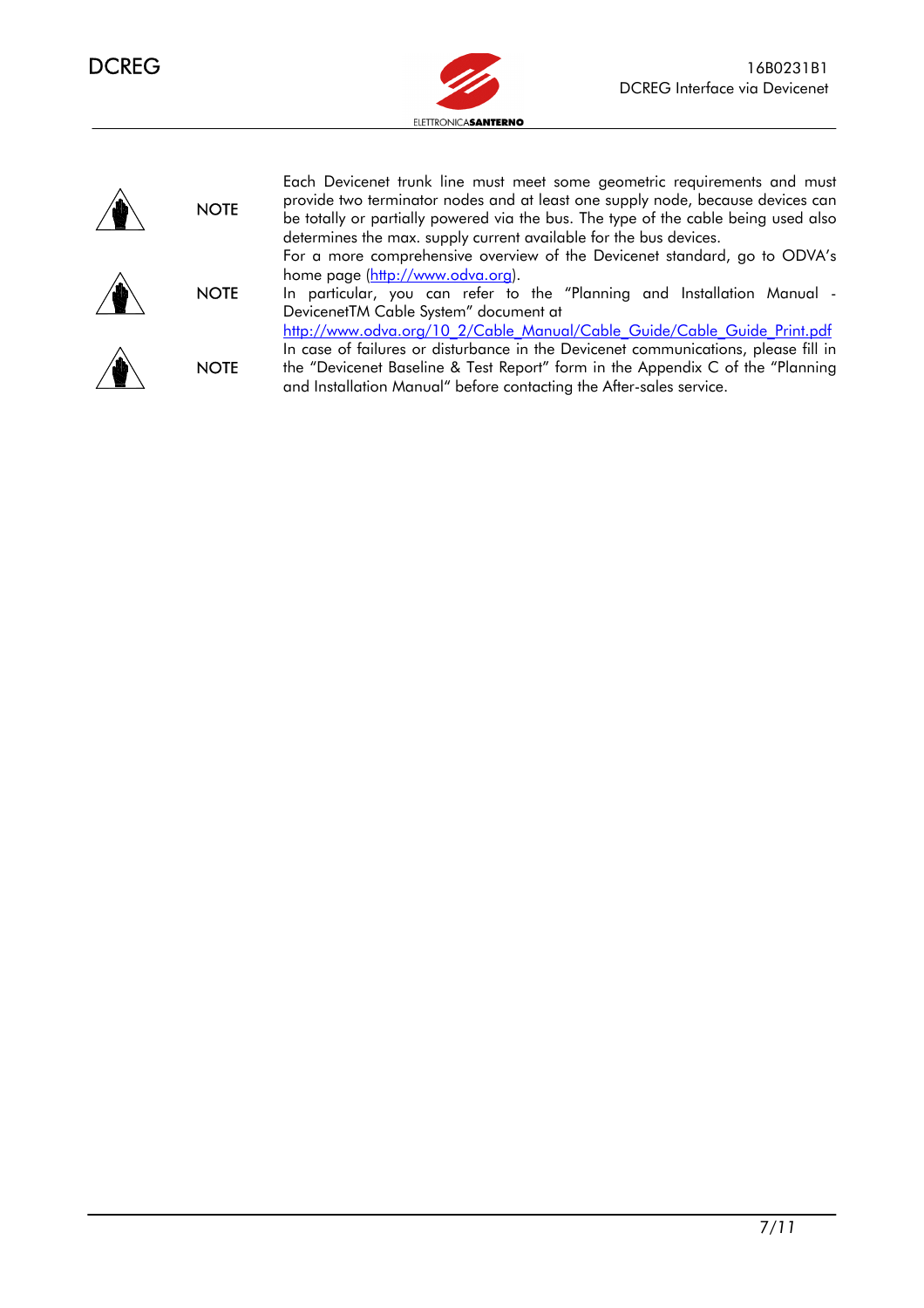



#### <span id="page-7-0"></span> $\overline{\phantom{a}}$ **2.5 Indications**

The module is provided with four LEDs installed on its front part and with one LED assembled on the control board which is used for debugging operations.

## <span id="page-7-1"></span>2.5.1 FRONT LEDS



#### Figure 3: Indications LEDs

The LED functions are described in the table below:

| <b>LED</b>     | <b>State</b>    | <b>Description</b>               |
|----------------|-----------------|----------------------------------|
| 1.<br>Reserved |                 | Reserved for future use          |
|                | Off             | Off Not powered / Not online     |
| 2.             | Green, steady   | Link OK, On line, Connected      |
| Network Status | Green, flashing | On line, Not connected           |
|                | Red, steady     | Critical link failure            |
|                | Red, flashing   | Connection timeout               |
|                | Off             | No power to device               |
| 3.             | Green, steady   | Device operational               |
| Module Status  | Green, flashing | Data size bigger than configured |
|                | Red, steady     | Unrecoverable fault              |
|                | Red, flashing   | Minor fault                      |
| Reserved       |                 | Reserved for future use          |

## <span id="page-7-2"></span>2.5.2 LED ON THE CONTROL BOARD

The LED located on the control board is a Watchdog LED indicating the state of the module according to the table below:

| Colour | Frequency | <b>Description</b>                                                  |
|--------|-----------|---------------------------------------------------------------------|
| Red    |           | Unspecified internal error, or module operating in bootloader mode. |
|        | 1 Hz      | RAM fault                                                           |
|        | $2$ Hz    | ASIC or FLASH fault                                                 |
|        | $4$ Hz    | <b>DPRAM</b> fault                                                  |
| Green  | $2$ Hz    | Module not initialized                                              |
|        | 1 Hz      | Module initialized and operating                                    |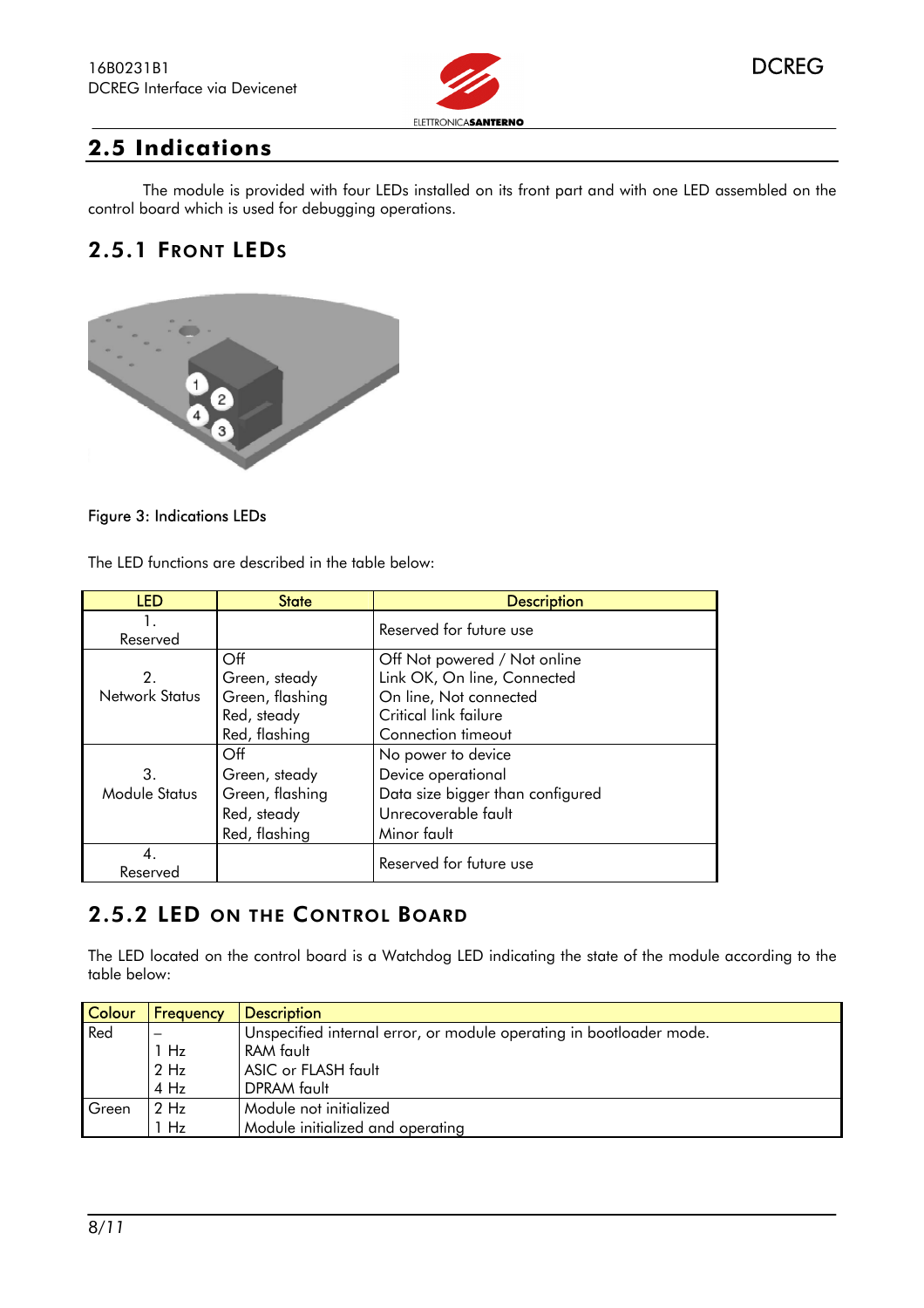

## 3 PARAMETER EXCHANGE

The following table shows the parameters of the DCREG exchanged via Devicenet.

In each of the following are listed:

- 1) the number and the name of the parameter,
- 2) its meaning,
- 3) its range,
- 4) its unit of measure (shown on the display),
- 5) the ratio between the value inside the DCREG (exchanged via Devicenet) and the physical value represented (as shown on the display).

NOTE: unless otherwise specified, each parameter is exchanged as integer with sign at 16 bit (between – 32768 and +32767).

For further information on parameter configuration, refer to the "OPERATION MANUAL 15P0059B3 DCREG2 DCREG4" R.05 Software Vers. D4.01...

## **3.1 From Master to DCREG**

| 1) Name            | 2) Meaning                                  | 3) Range                      | 4) Unit of<br>measure | 5) Ratio    |
|--------------------|---------------------------------------------|-------------------------------|-----------------------|-------------|
| M016 FBRref        | Speed / voltage reference<br>from Devicenet | $-100 \div +100$              | %                     | 100 / 3FFFh |
| M019 AnOut1        | Analog output 1<br>on terminal 8            | $-10 \div +10$                | V                     | 10 / FFFh   |
| M020 AnOut2        | Analog output 2<br>on terminal 10           | $-10 \div +10$                | V                     | $10/$ FFFh  |
| <b>M022 MDO</b>    | Digital output state                        | 00000xxxb $\div$<br>11111xxxb | Note A)               |             |
| P050 Ilim1A        | First current limit<br>bridge A             | $0 \div 300$                  | %                     |             |
| <b>P051 Ilim1B</b> | First current limit<br>bridge B             | $0 \div 300$                  | %                     |             |
| not used           |                                             |                               |                       |             |
| M031 FBDigIn       | Digital input state from Devicenet          | 00000000b ÷<br>11111111b      | Note B)               |             |

## <span id="page-8-0"></span>**3.2 From DCREG to Master**

| 1) Name    | 2) Meaning                                         | 3) Range                                    | 4) Unit of<br>measure | 5) Ratio            |
|------------|----------------------------------------------------|---------------------------------------------|-----------------------|---------------------|
| temp       |                                                    |                                             | Note C)               |                     |
| M001 nFdbk | Speed / voltage<br>feedback                        | $-100 \div +100$                            | $\%$                  | $-100/3$ FFFh       |
| M004 larm  | Armature current                                   | $-1.5$ DriveSize $\div$<br>$+1.5$ DriveSize | A<br>Note D)          | DriveSize /<br>2400 |
| M006 Varm  | Armature voltage                                   | $-1000 \div + 1000$                         |                       |                     |
| M010 Anln1 | Auxiliary analog input 1<br>at terminals 11 and 13 | $-100 \div +100$                            | %                     | 100 / 3FFFh         |
| M011 Anln2 | Auxiliary analog input 2<br>at terminal 17         | $-100 \div +100$                            | $\%$                  | 100 / 3FFFh         |
| M012 Anln3 | Auxiliary analog input 3<br>at terminal 19         | $-100 \div +100$                            | %                     | 100 / 3FFFh         |
| M026 EFreq | Encoder frequency                                  | $-102.4 \div +102.4$                        | kHz                   | 10 / 3FFFh          |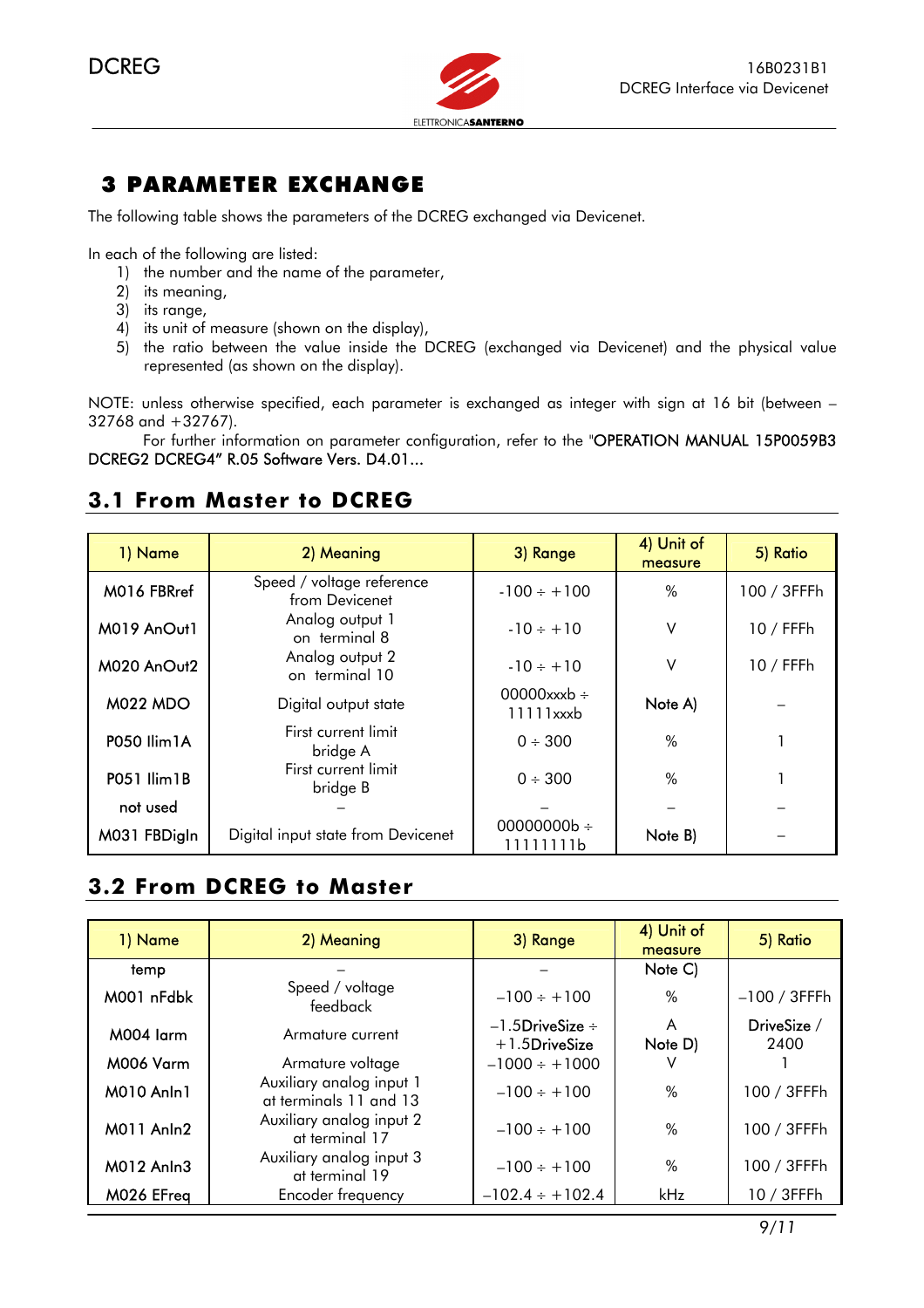

#### Note A)

 $\overline{\phantom{a}}$ 

Bit  $3 \rightarrow MDO5$ Bit  $4 \rightarrow \text{MDO}1$ Bit  $5 \rightarrow MDO2$ Bit  $6 \rightarrow MDO3$ Bit  $7 \rightarrow \text{MDO4}$ 

#### Note B)

Bit  $0 \rightarrow$  ENABLE Bit  $1 \rightarrow$  START Bit  $2 \rightarrow MDI1$ Bit  $3 \rightarrow MDI2$ Bit  $4 \rightarrow MDI3$ Bit  $5 \rightarrow MDI4$ Bit  $6 \rightarrow MDI5$ Bit  $7 \rightarrow MDI6$ 

#### Note C)

The two 8-bit variables AlarmNumber and Led are mapped inside the variable temp. Its meaning is the following:

| high part | low part    |
|-----------|-------------|
|           | AlarmNumber |

AlarmNumber has the following meaning: Drive OK if AlarmNumber = 0; Alarm = AlarmNumber if AlarmNumber ≤ 33; Warning = AlarmNumber-33 if AlarmNumber > 33.

Led indicates the state of the LEDs on the remotable keyboard with the following map:

 $Bit 0 \rightarrow RUN$ Bit 1 → FORWARD Bit  $2 \rightarrow$  LOC SEQ Bit  $3 \rightarrow BRAKE$ Bit  $4 \rightarrow$  REF Bit  $5 \rightarrow$  REVERSE Bit  $6 \rightarrow$  LOC REM  $Bit 7 \rightarrow LIMIT$ 

#### Note D)

DriveSize identifies the size of the armature circuit of DCREG within the range 10 ÷ 3500 A, as can be seen on the starting page of the remotable keyboard.